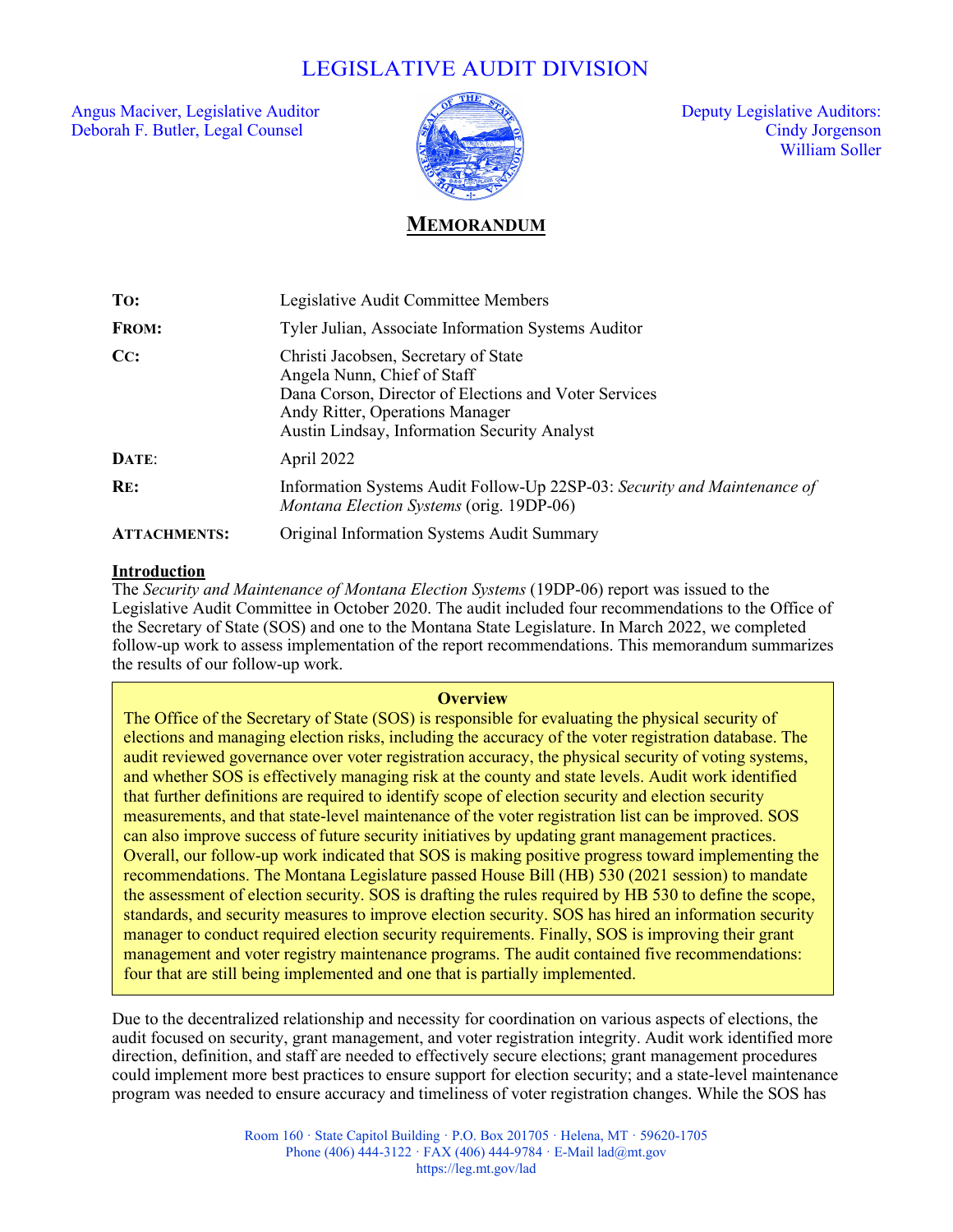taken meaningful steps towards implementing the recommendations of the audit, recent legal action has placed a hold on this progress. Due to recent lawsuit, a preliminary injunction was granted to place a hold on several pieces of legislation passed by the 2021 Legislature, including HB 350 which requires the SOS to assess election security and to adopt rules prohibiting people from collecting and submitting other people's voted ballots if they are receiving financial compensation for doing so. Consequently, the work conducted by the SOS for the audit has been paused until the outcome of that legal proceeding has been determined.

#### **Audit Follow-Up Results**

Follow-up work included discussions with SOS staff, the review of pertinent documentation, and the review of HB 530 and the drafted rules required by HB 530. Implementing the recommendations are the responsibility of the chief of staff, operations manager, elections director, and the information security analyst.

Democracy and public trust depend on secure elections and it is the responsibility of SOS to ensure the security and integrity of elections. Properly addressing security takes additional work and time, and due to this, SOS is still implementing these recommendations. SOS has made progress in legislation and hiring information security staff and they continue to work on grant management procedures, rule changes, and state-level voter registration maintenance. The following sections summarize the progress toward implementation of the report recommendations.

### **RECOMMENDATION #1**

## **We recommend the Montana Legislature:**

- **A. Clearly define the scope of election security using federal election security best practices and NIST security controls to ensure all aspects of elections are secure, and**
- **B. Mandate the assessment of election security using defined security standards at the local and state levels.**

#### **Implementation Status –** *Being Implemented*

Our initial audit identified that existing Montana law does not give enough direction for SOS on measures surrounding election security and that consistent assessment of security risks are not mandated. Democracy and public trust depend on accurate and secure elections. By defining the scope of election security and mandating assessments, the State can minimize threats to the election process.

Since the audit, the Montana Legislature has passed HB 530 requiring SOS to adopt rules defining and governing election security. The act mandates the annual assessment of election security at the local and state levels. The act does not clearly define security best practices or the security standards to be used. However, SOS is currently drafting administrative rules intended to define these security practices and standards required by this recommendation. SOS is in the process of rule amendments and plans to have rules adopted on or before July 1, 2022.

#### **RECOMMENDATION #2**

**We recommend the Office of the Secretary of State develop rules that:**

- **A. Define voting systems consistently with statute.**
- **B. Include detailed security measures that align with statute, election best practices, National Institute of Standards and Technology security controls, and federal recommendations.**

#### **Implementation Status –** *Being Implemented*

Our initial audit identified that the definition of voting systems and associated security measures did not account for all assets necessary to conduct an election. The security of these assets before, during, and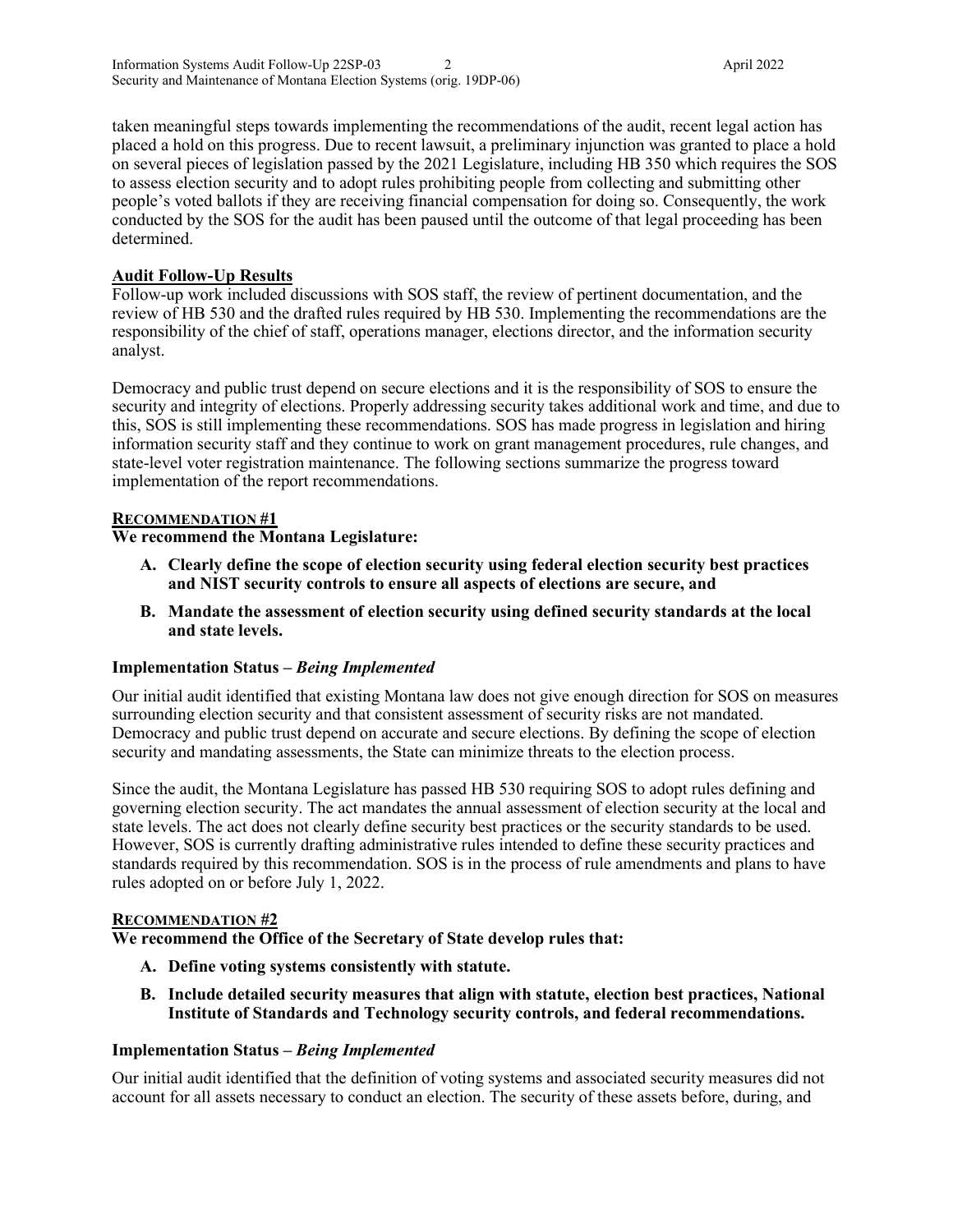after an election are critical to ensuring fair and secure elections. Detailed security standards and assessment schedules from SOS would provide counties the guidance necessary to improve security around all election assets.

Since the Audit, SOS has started drafting administrative rules to better define voting systems and the security assessment standards and procedures to secure voting systems. The drafted rules currently define and set out expectations for the following aspects:

- Annual security assessment criteria, which define the security standards and controls (National Institute of Standards and Technology (NIST), Center for Internet Security) to be used in the security assessment, the assessment schedule, who is to conduct the assessment, and how the assessment is to be reported and retained.
- Surveillance criteria, which define recording device requirements, when and what areas are to be surveilled, and how the footage is to be retained.
- Security awareness training criteria, which define annual training requirements for election staff and how the training is to be reported and recorded.
- Chain of custody criteria, which define what election assets must be secured, what information related to the assets must be recorded, and what chain of custody information is to be documented, including how this information is to be retained. This list of assets is used to define a voting system consistently with statute by including the components used to tabulate and process ballots.
- Ballot reconciliation criteria, which define how ballots are to be handled and recorded for reconciliation purposes.
- Election equipment connectivity criteria, which define what voting systems assets are not to be connected to a network at any time.
- Election equipment tamper-proof criteria, which define what voting systems assets are to be physically secured to prevent unauthorized tampering or use.

As stated, these rules are currently in draft and SOS intends to refine and add additional requirements to these rules. SOS is making progress toward implementing this recommendation. All rules required by HB 530 are to be adopted on or before July 1, 2022.

#### **RECOMMENDATION #3**

**We recommend the Office of the Secretary of State implement a detailed grant management program to be applied to future allocated Help America Vote Act funding that include:**

- **A. Measurable objectives and goals for grant spending.**
- **B. Ongoing evaluation and tracking of objectives and goals to ensure success.**
- **C. Clear timelines and milestones to ensure funding and expenditures meet objectives and goals of the grant.**

#### **Implementation Status –** *Being Implemented*

Our initial audit identified that SOS did not have a comprehensive grant management program for Help America Vote Act (HAVA) funding. Poor grant management puts SOS at risk of not meeting the objectives and desired outcomes of the grant funding and could lead to the loss of future funding. By adopting grant management best practices that ensure performance metrics are met, Montana can address future risks to the state's election security.

Since the audit, SOS has improved their grant management program for HAVA funding. Measurable objectives and goals have been established for each of the HAVA grants awarded to SOS, as well as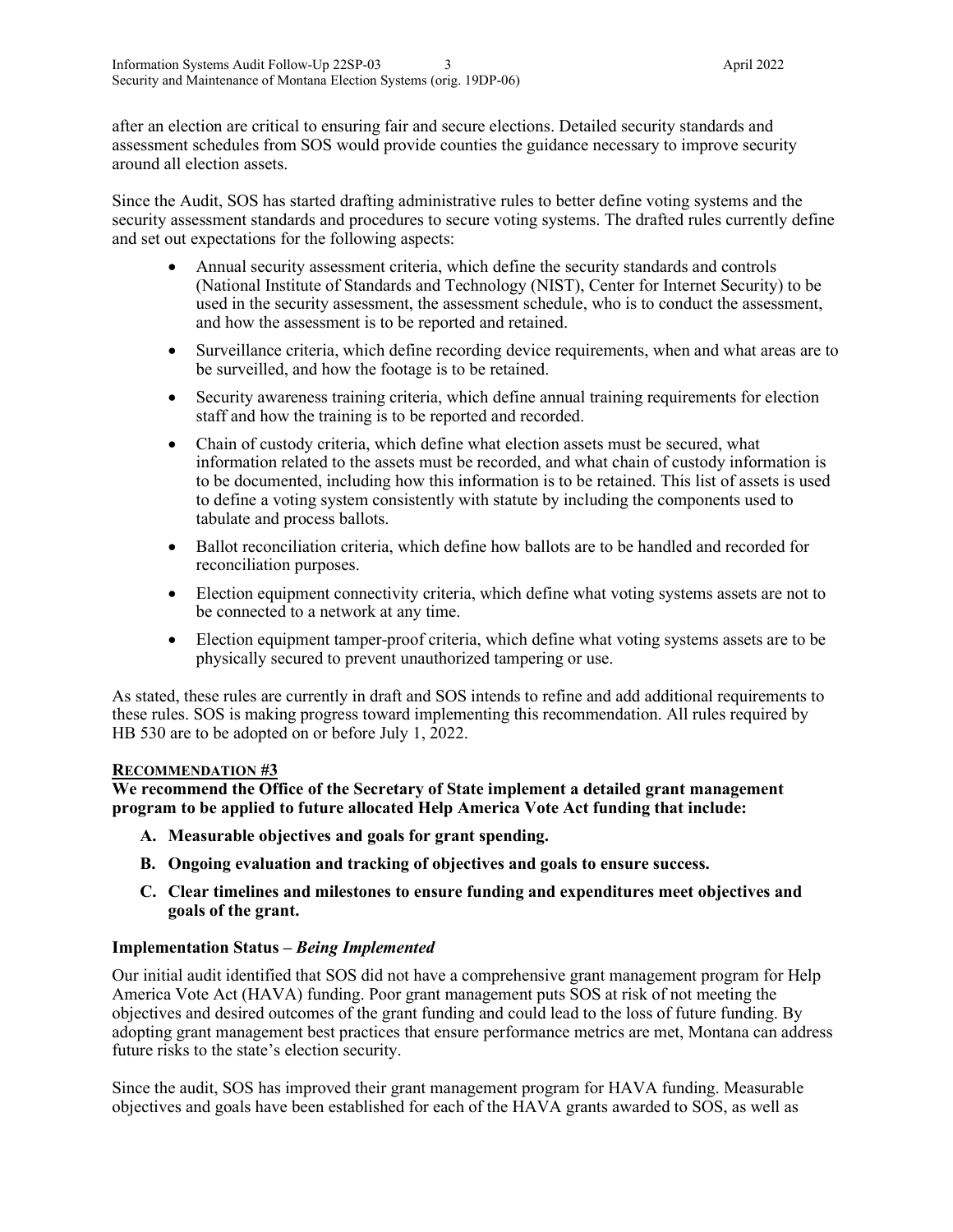timelines to achieve the goals and objectives. The objectives established by SOS describe how they align with the grant objectives established by the Election Assistance Commission (EAC). For example, SOS has allocated funds for counties to implement suggestions received from the Montana National Guard conducted security risk assessments. This objective aligns with the EAC objective for funding activities that will improve the security of elections for the federal office.

A clear procedure has been outlined for the evaluation and tracking of the grant objectives and goals. Evaluations of grant subrecipients include site visits, regular contact, meetings, and annual audits of the spending of grant funds. These evaluations are to ensure grant funding is being used to meet the objectives and goals of the grant. The SOS Fiscal Division has oversight responsibility for the grant and tracks grant expenditures. The SOS operations manager is responsible for reviewing all documentation related to sub-recipients (counties) of grant funding and that proposed expenditures adhere to the grant objectives. All expenditures are reviewed for accuracy and relevance prior to release of funds and posting to the State's general ledger. A clear procedure has also been outlined that describes how SOS will monitor and report use of grant funding to the EAC and the Governor's Office of Budget and Program Planning.

The HAVA grant management program is close to being finalized. SOS, however, wants to ensure the grant's election security objectives and goals align with the rules required by and being drafted for HB 530. Because of this, SOS intends to have HAVA grant management program completed by July 1, 2022.

#### **RECOMMENDATION #4**

**We recommend the Office of the Secretary of State fill the Information Security Manager position to:**

- **A. Conduct all security requirements listed in statute,**
- **B. Ensure internal policies and procedures are available and consistently reviewed to reduce election and agency risks,**
- **C. Provide independent security oversight for election officials and election systems, and**
- **D. Provide ongoing communication channels between election administrators, stakeholders, and agency personnel to address security risks.**

#### **Implementation Status –** *Being Implemented*

Our initial audit identified that the SOS's information security manager (ISM) position had been vacant since 2017 and that key information security duties throughout the agency were not adequately managed. Not having an ISM to address information security risks introduces threats to the integrity of both the agency and election security. It is critical that SOS improve their security posture to establish groundwork for comprehensive agency and election security.

Since the audit, SOS has hired an ISM responsible for conducting security requirements listed in statute, including ensuring an adequate level of security for all data within the agency and developing common information security policies and procedures. The ISM is working with the team that is drafting the rules required by HB 530 and constructing guidelines on how the counties shall conduct annual security assessments. The ISM is currently updating existing security policy and procedure and creating new and additional SOS-specific security policy and procedure (at both the agency and county level), including system security plans, access management, asset management, incident response and disaster recovery, and risk and security assessments. The progress on much of this work is in the early stages of development and some of it is dependent on the implementation of the new ElectMT system and the rules required by HB 530. SOS intends to continue working toward implementation of this recommendation and have the work completed by the end of 2022.